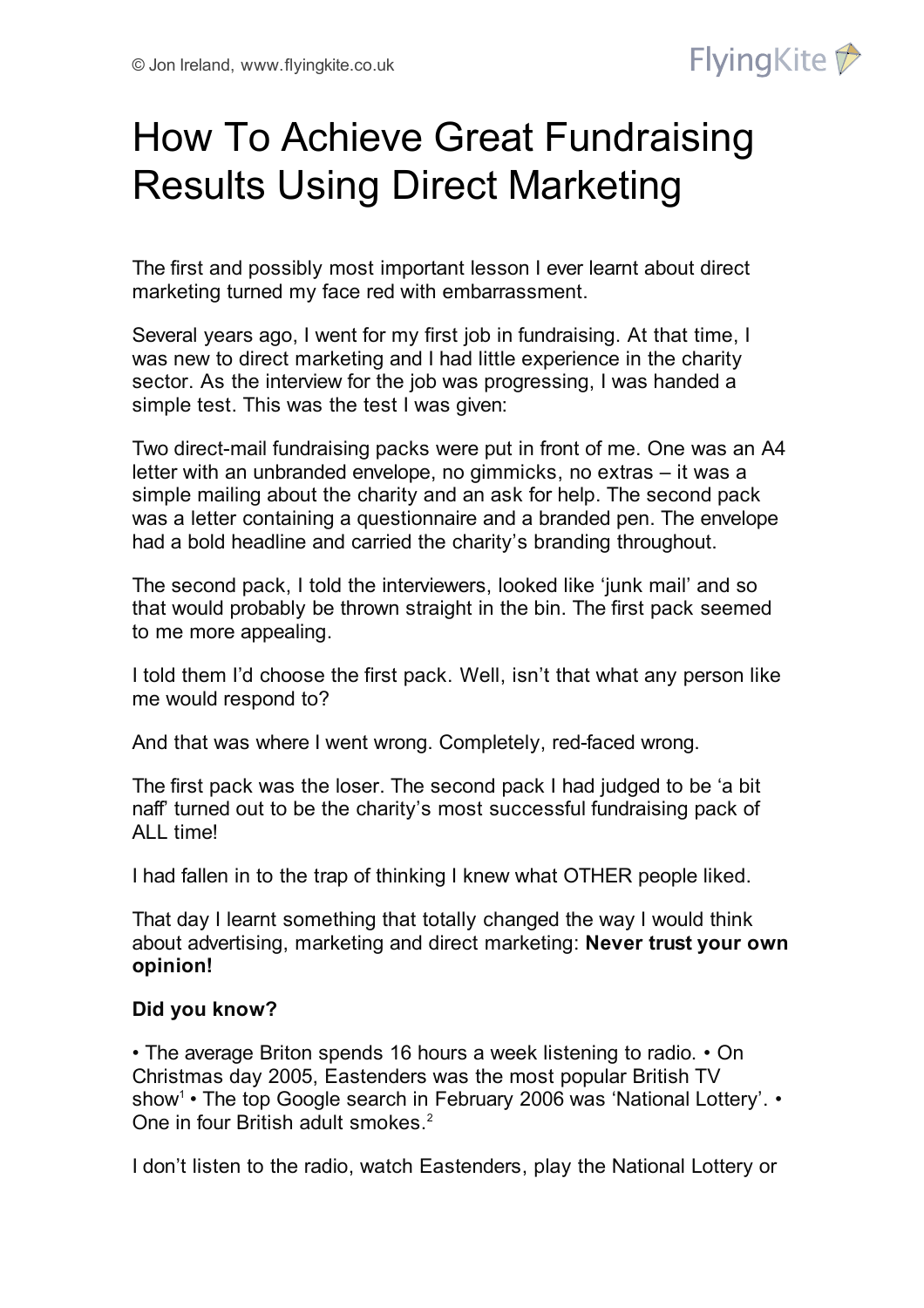

smoke. So according to national statistics, I'm not very average at all.

Are you average?

### **Testing, testing, 1, 2, 3.**

In direct marketing, not trusting your own opinion is called 'Testing'. It seems obvious when you say it, but Testing means being humble enough to realise you don't know what everyone else thinks!

Testing is where direct marketing has the advantage over traditional advertising techniques. It gives you the opportunity to adjust different elements of a campaign and compare the results.

Many of the best direct marketing campaigns come out of hard work, research and years and years of testing.

Derek Davies, principal Lecturer in direct marketing at Kingston University, proposed a list of six items that can be tested in your direct marketing campaigns. <sup>3</sup> They are listed here in order with my comments added:

- 1. **List** (the database of contacts). Where have they come from? How are they grouped or 'segmented'? What kind of people are they?
- 2. **Offer**. What's the 'big idea' we're trying to communicate?
- 3. **Format**. What kind of media are we using?
- 4. **Creative**. Can we make better use of our copywriting and design?
- 5. **Response Mechanism**. Is it easy for people to respond to us? What options are we giving them?
- 6. **Timing**. Is there a better time to communicate our message?

Testing can become pretty complicated, particularly if you start comparing several elements at the same time. But have no fear; even a little testing is better than no testing at all. How else will you ever know if your marketing could be better?

#### **Stay in control**

Many charities and organisations that heavily rely upon direct mail have 'control' packs. (The term can also apply to other media such as Direct Response TV or Internet banners.) These 'controls' are tried and tested creative elements that have proved successful over the years. Most testing will include a control of some sort.

#### **Where do I start?**

It's never wasted time researching direct marketing campaigns that have proved successful for other organisations. Over time, many direct